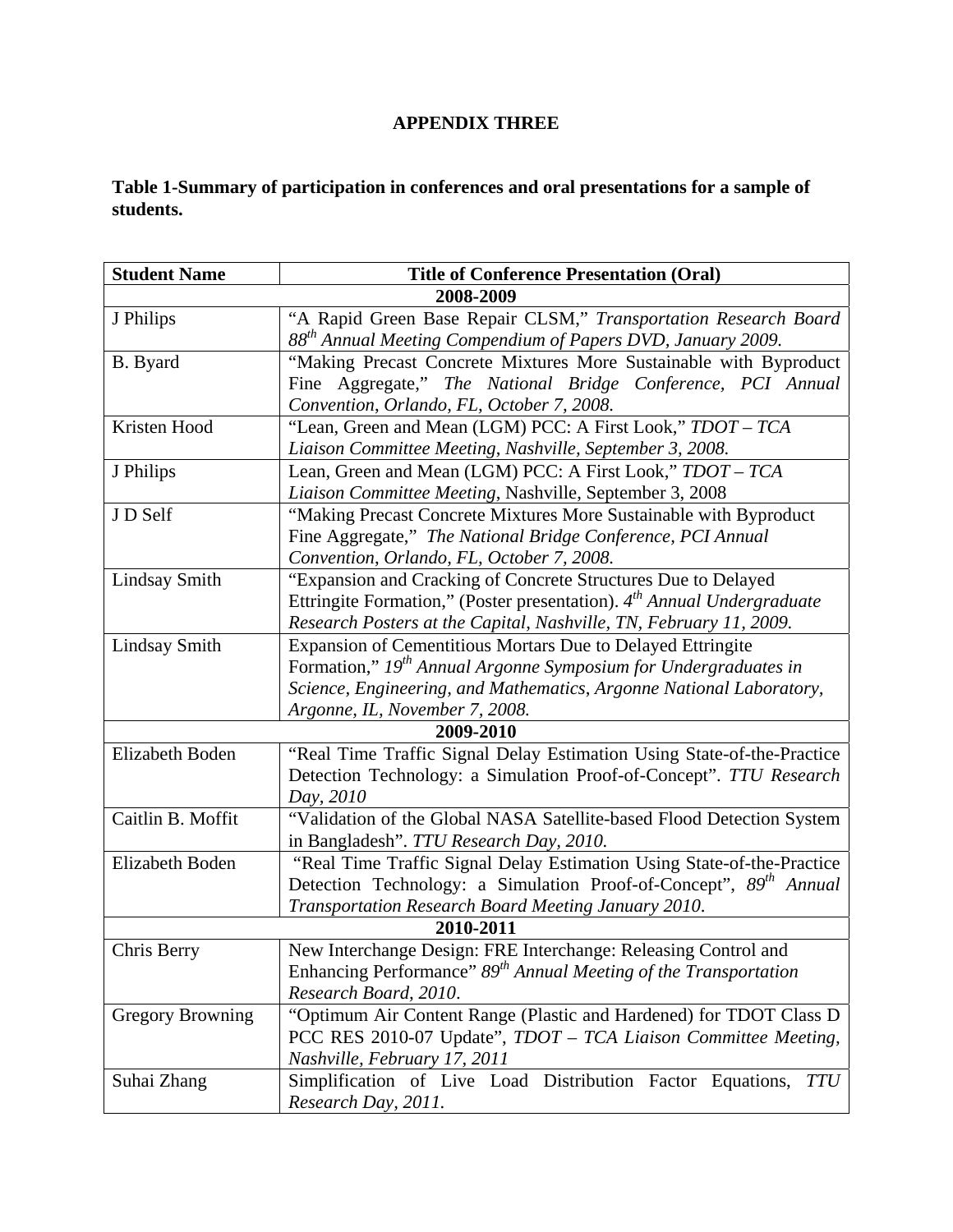|                  | 2011-2012                                                                          |  |  |  |
|------------------|------------------------------------------------------------------------------------|--|--|--|
| Benjamin Fennell | Water Reuse and Conservation Considerations in Drought Planning                    |  |  |  |
|                  | Using Oasis Modeling, TN Water Resources Symposium, April 12, 2012.                |  |  |  |
| D. G. Keaton     | Nanoscale Pore Structure Analysis of Mortars Undergoing Delayed Ettringite         |  |  |  |
|                  | Formation. American Ceramic Society, Cements Division, 3 <sup>rd</sup> Advances in |  |  |  |
|                  | Cement-based Materials: Characterization, Processing, Modeling and Sensing,        |  |  |  |
|                  | Austin, TX, June 10-12, 2012.                                                      |  |  |  |
| D.G. Keaton      | Nano-scale Pore Analysis of Cementitious Mortars Due to Delayed Ettringite         |  |  |  |
|                  | Formation" (Poster presentation). Tennessee Technological University Student       |  |  |  |
|                  | Research Day, Cookeville, TN, April 11, 2012.                                      |  |  |  |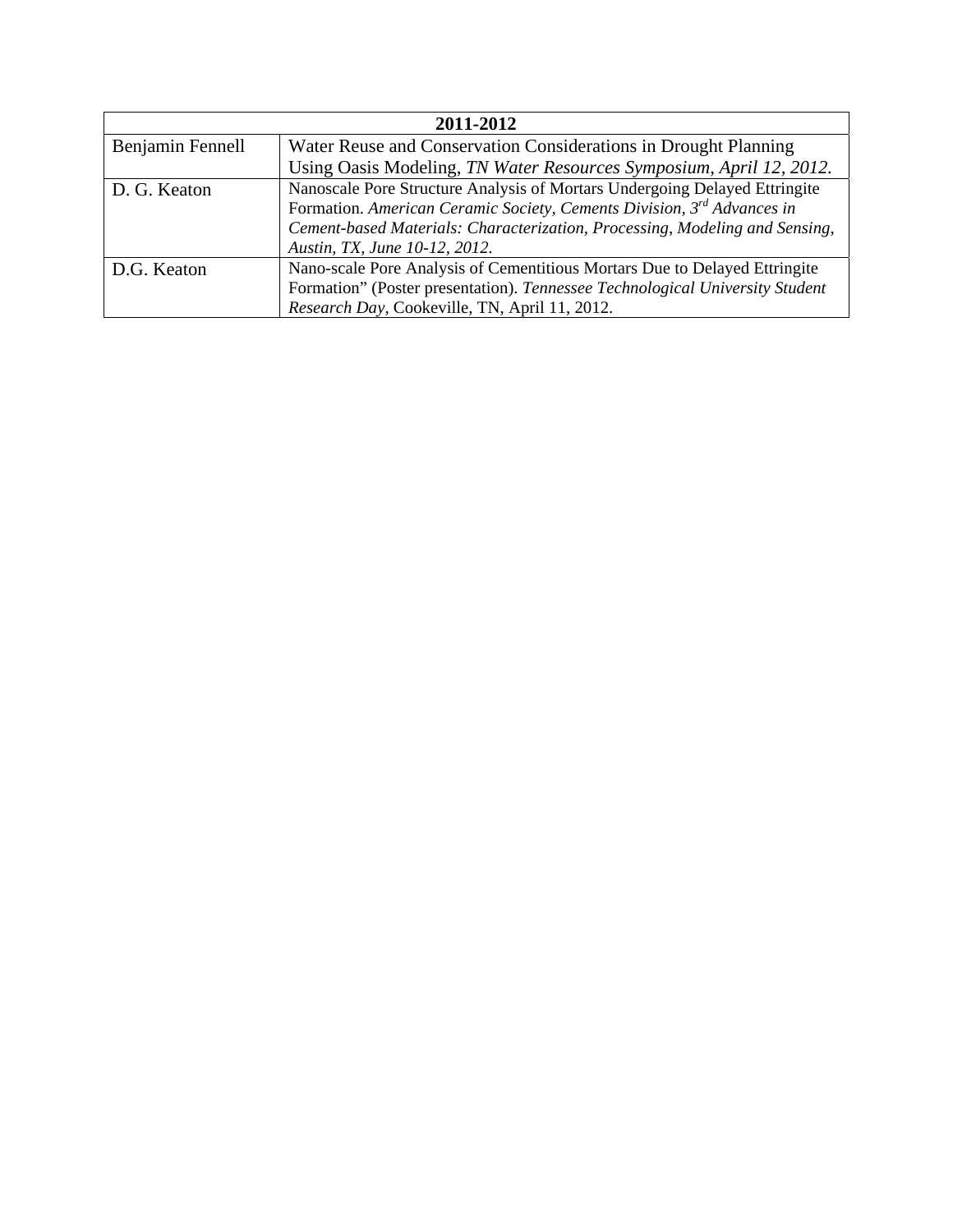| <b>Student Name</b>  | Tor a sample of the stauchts.<br>Full citation in the journal ensuing from thesis work                                                               |  |  |  |
|----------------------|------------------------------------------------------------------------------------------------------------------------------------------------------|--|--|--|
| Amanda Harris        | Optimal configuration of conceptual hydrologic models for satellite rainfall-<br>based flood prediction for a small watershed," IEEE Geosciences and |  |  |  |
|                      | Remote Sensing Letters, vol. 5(3), July, 2008                                                                                                        |  |  |  |
| <b>Jason Philips</b> | Five Part Series on the New TDOT 204.06 CLSM Specification Part 5: The                                                                               |  |  |  |
|                      | Future of CLSM in Tennessee", Tennessee Concrete, Vol. 23, No. 1, Spring<br>2009.                                                                    |  |  |  |
| Matthew              | Improving Engineering Education Outreach in Rural Counties through                                                                                   |  |  |  |
|                      | Engineering Risk Analysis, ASCE Journal of Professional Issues in                                                                                    |  |  |  |
| <b>Boynton</b>       | Engineering Education and Practice, (DOI: 10.1061/(ASCE) EI.1943-                                                                                    |  |  |  |
|                      | 5541.0000026.2010                                                                                                                                    |  |  |  |
| A.H.M.               | Inter-comparison Study of Water Level Estimates Derived from                                                                                         |  |  |  |
| Siddique-E-          | Hydrodynamic-Hydrologic Model and Satellite Altimetry for a Complex                                                                                  |  |  |  |
| Akbor                | Deltaic Environment. Remote Sensing of Environment, vol. 115, pp. 1522-                                                                              |  |  |  |
|                      | 1531 (doi:10.1016/j.rse.2011.02.011). 2011                                                                                                           |  |  |  |
| Caitlin B. Moffit    | Validation of TRMM Flood Detection<br>System over Bangladesh,                                                                                        |  |  |  |
|                      | International Journal of Applied Earth Observation and Geoinformatics,                                                                               |  |  |  |
|                      | (doi:10.1016/j.jag.2010.11.003). 2011                                                                                                                |  |  |  |
| Caitlin B. Moffit    | "A Review of State of the Art on Treaties in relation to Management of                                                                               |  |  |  |
|                      | Transboundary Flooding in International River Basins and the Global                                                                                  |  |  |  |
|                      | Precipitation<br>Measurement<br>Mission"<br>Water<br>Policy                                                                                          |  |  |  |
|                      | (DOI:10.2166/wp.2009.117.2010)                                                                                                                       |  |  |  |
| Caitlin B. Moffit    | Forensic Analysis of two contrasting satellite rainfall products for detection                                                                       |  |  |  |
|                      | of the July 2002 flooding in South-central Texas, Environmental Forensics,                                                                           |  |  |  |
|                      | vol. 12, pp. 19-225, (doi:10.1080/15275922.2011.595045). 2011                                                                                        |  |  |  |
| Kirsten Hood         | "Influence of Bleed Water Reabsorption on Cement Past Autogenous                                                                                     |  |  |  |
|                      | Deformation", Cement and Concrete Research, 2010; 40(2):220-225.                                                                                     |  |  |  |
| Kirsten Hood         | "Factors Influencing Mitigation Strategies for Autogenous Shrinkage." Cement                                                                         |  |  |  |
|                      | and Concrete Research (In review)                                                                                                                    |  |  |  |
| A.H.M.               | Role of Land-water Classification and Manning's Roughness parameter                                                                                  |  |  |  |
| Siddique-E-          | in Space-borne estimation of Discharge for Braided Rivers: A Case                                                                                    |  |  |  |
| Akbor                | Study of the Brahmaputra River in Bangladesh, IEEE Special Topics in                                                                                 |  |  |  |
|                      | <i>Applied</i><br>Remote<br>Sensing<br>Earth<br>and<br>Sciences,                                                                                     |  |  |  |
|                      | (doi:10.1109/JSTARS.2010.2050579). 2010.                                                                                                             |  |  |  |
| Chris Berry          | Evaluation of Traditional and Non-Traditional Interchange Treatments to                                                                              |  |  |  |
|                      | Preserve the Service Life of Narrow Over- and Underpass Roadways, J.                                                                                 |  |  |  |
|                      | Transportation Research Board, 10-2676, 2010.                                                                                                        |  |  |  |
| Elizabeth Boden      | Using Dynamic Maximum Greens to Reduce Traffic Signal Timing                                                                                         |  |  |  |
|                      | Maintenance Needs. ITE Journal, Volume 80, Issue 4, 2010                                                                                             |  |  |  |
| Elizabeth Boden      | "Evaluation of Traditional and Non-Traditional Interchange Treatments to                                                                             |  |  |  |
|                      | Preserve the Service Life of Narrow Over- and Underpass Roadways"                                                                                    |  |  |  |
|                      | Transportation Research Record: Journal of the Transportation Research                                                                               |  |  |  |
|                      | <i>Board</i> , Issue 2171, 2010.                                                                                                                     |  |  |  |

**Table 2-List of sample journal publications ensuing from the thesis work for a sample of MS students.**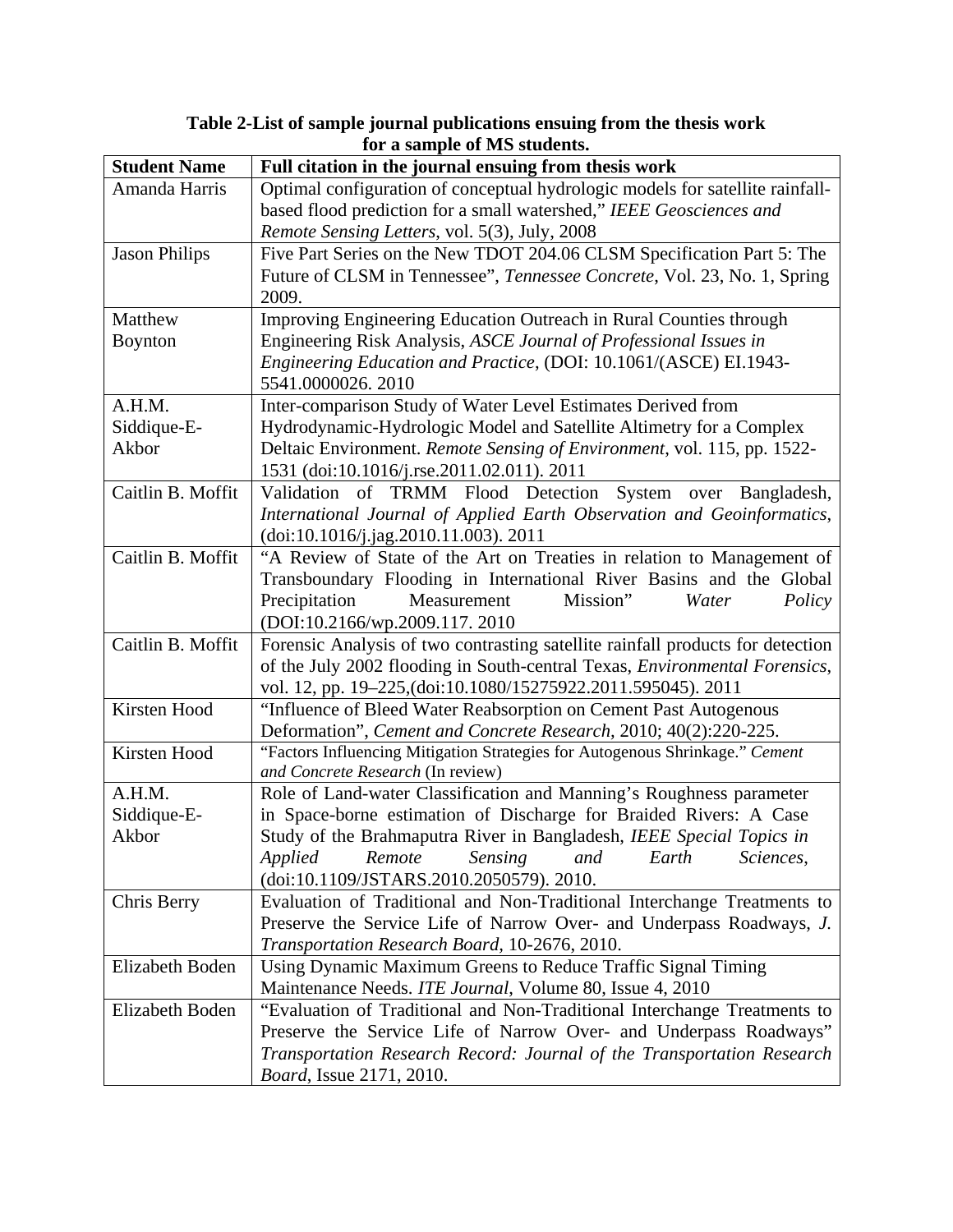| <b>Physical</b><br><b>Facility</b><br><b>Building and</b><br>Room<br><b>Number</b> | <b>Purpose of</b><br>Laboratory                                     | <b>Condition</b><br>of the<br>Laboratory | <b>Adequacy</b><br>for<br><b>Graduate</b><br><b>Studies</b> | <b>Number</b><br><sub>of</sub><br><b>Student</b><br><b>Stations</b> | <b>Area</b><br>(sq.fr) |
|------------------------------------------------------------------------------------|---------------------------------------------------------------------|------------------------------------------|-------------------------------------------------------------|---------------------------------------------------------------------|------------------------|
| PH 132                                                                             | <b>Construction Materials</b>                                       | Excellent                                | Adequate                                                    | 5                                                                   | 943                    |
| PH 134                                                                             | <b>Construction Materials</b>                                       | Very good                                | Adequate                                                    | $\overline{5}$                                                      | 697                    |
| PH 127                                                                             | <b>Surveying Laboratory</b>                                         | Good                                     | Adequate                                                    | $\overline{4}$                                                      | 624                    |
| PH 131                                                                             | <b>Materials Laboratory</b>                                         | Excellent                                | Adequate                                                    | 5                                                                   | 1003                   |
| PH 345 and<br>310                                                                  | Geotechnical<br>Instruction                                         | Very good                                | Adequate                                                    | $\overline{4}$                                                      | 1296                   |
| PH 314                                                                             | <b>Structures Research</b><br>and Instruction                       | Good                                     | Adequate                                                    | $\overline{2}$                                                      | 755                    |
| PH 341                                                                             | <b>Structures Research</b><br>and Instruction                       | Good                                     | Adequate                                                    | $\overline{2}$                                                      | 740                    |
| PH 315                                                                             | <b>Strength of Materials</b><br>and Concrete Research<br>Laboratory | Excellent                                | Adequate                                                    | $\overline{2}$                                                      | 360                    |
| PH 317                                                                             | Materials                                                           | Very good                                | Adequate                                                    | $\mathbf{1}$                                                        | 384                    |
| PH 328                                                                             | Environmental<br>Preparation and<br>Instruction                     | Good                                     | Adequate                                                    | $\overline{2}$                                                      | 265                    |
| PH 329                                                                             | Environmental<br>Research and<br>Instruction                        | Very good                                | Adequate                                                    | 5                                                                   | 902                    |
| PH 326                                                                             | Environmental<br>Research and<br>Instruction                        | Very good                                | Adequate                                                    | 5                                                                   | 1626                   |
| PH 338                                                                             | Environmental<br>Instruction                                        | Very good                                | Adequate                                                    | 5                                                                   | 740                    |
| PH 320                                                                             | Environmental<br>Research and<br>Instruction                        | Fair                                     | Adequate                                                    | $\overline{2}$                                                      | 172                    |
| PH 321                                                                             | Environmental<br>Research and<br>Instruction                        | Good                                     | Adequate                                                    |                                                                     | 172                    |
| PH 335                                                                             | Environmental<br>Preparation                                        | Good                                     | Adequate                                                    |                                                                     | 172                    |
| PH 336                                                                             | Environmental<br>Preparation and<br>Research                        | Good                                     | Adequate                                                    | $\mathbf{1}$                                                        | 172                    |
| Stadium,<br><b>ESTA 122</b>                                                        | CEE Shop - support<br>services                                      | Good                                     | Adequate                                                    |                                                                     | 1035                   |
| Stadium,                                                                           | Structures Lab, Shop-                                               | Good                                     | Adequate                                                    | $\mathbf{1}$                                                        | 2988                   |

**Table 3-List of research facilities/laboratories in CEE Department**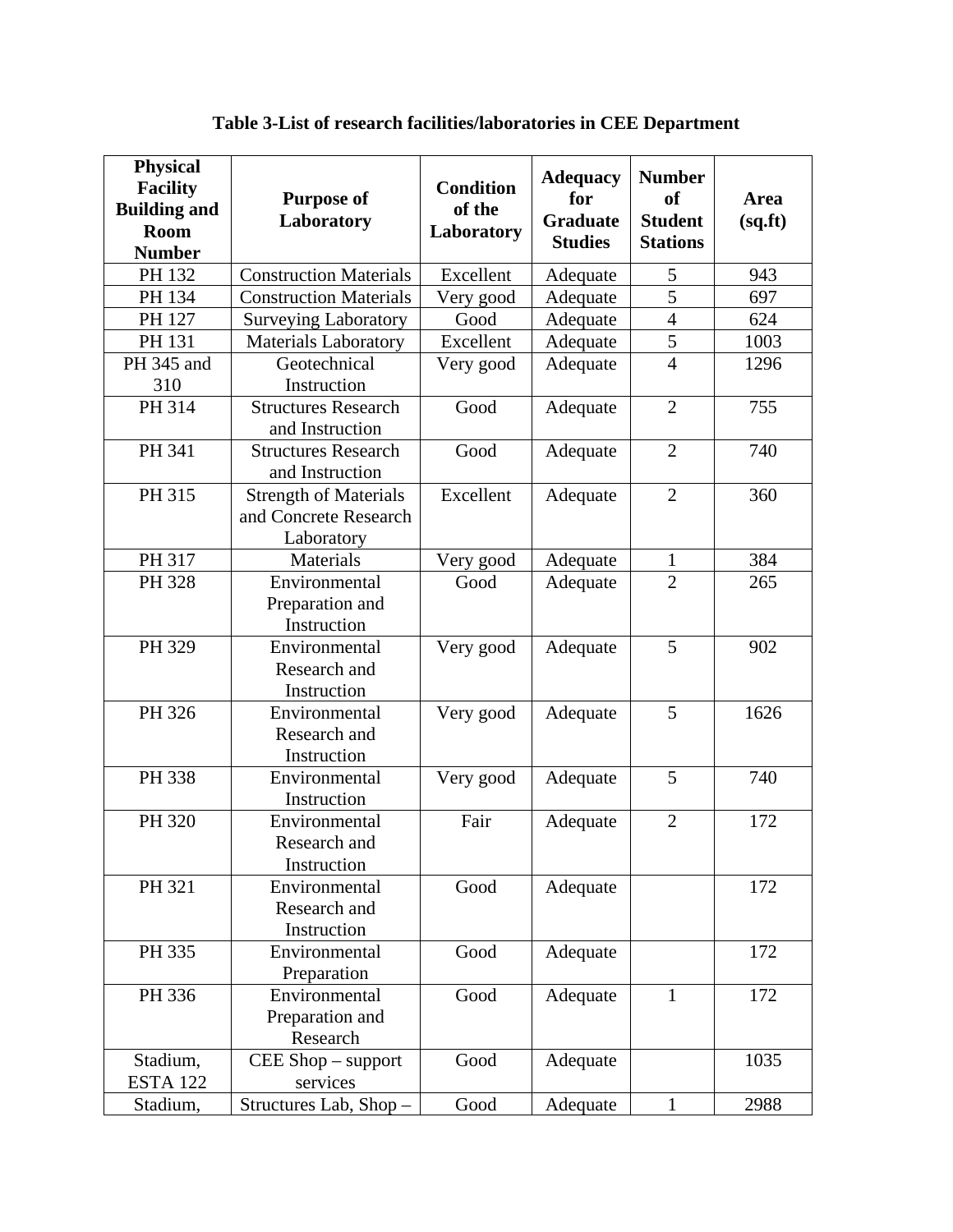| <b>ESTA 121</b> | support services             |           |          |   |        |
|-----------------|------------------------------|-----------|----------|---|--------|
| <b>CH 104</b>   | <b>Mechanics Instruction</b> | Excellent | Adequate |   | 1210   |
| <b>CH122</b>    | New Materials and            | Excellent | Adequate |   | 1041   |
|                 | <b>Mechanics Laboratory</b>  |           |          |   |        |
| <b>PH 122C</b>  | Transportation               | Good      | Adequate | 3 |        |
|                 | Laboratory                   |           |          |   |        |
| <b>TOTAL</b>    |                              |           |          |   | 17,297 |
|                 |                              |           |          |   | sq.ft. |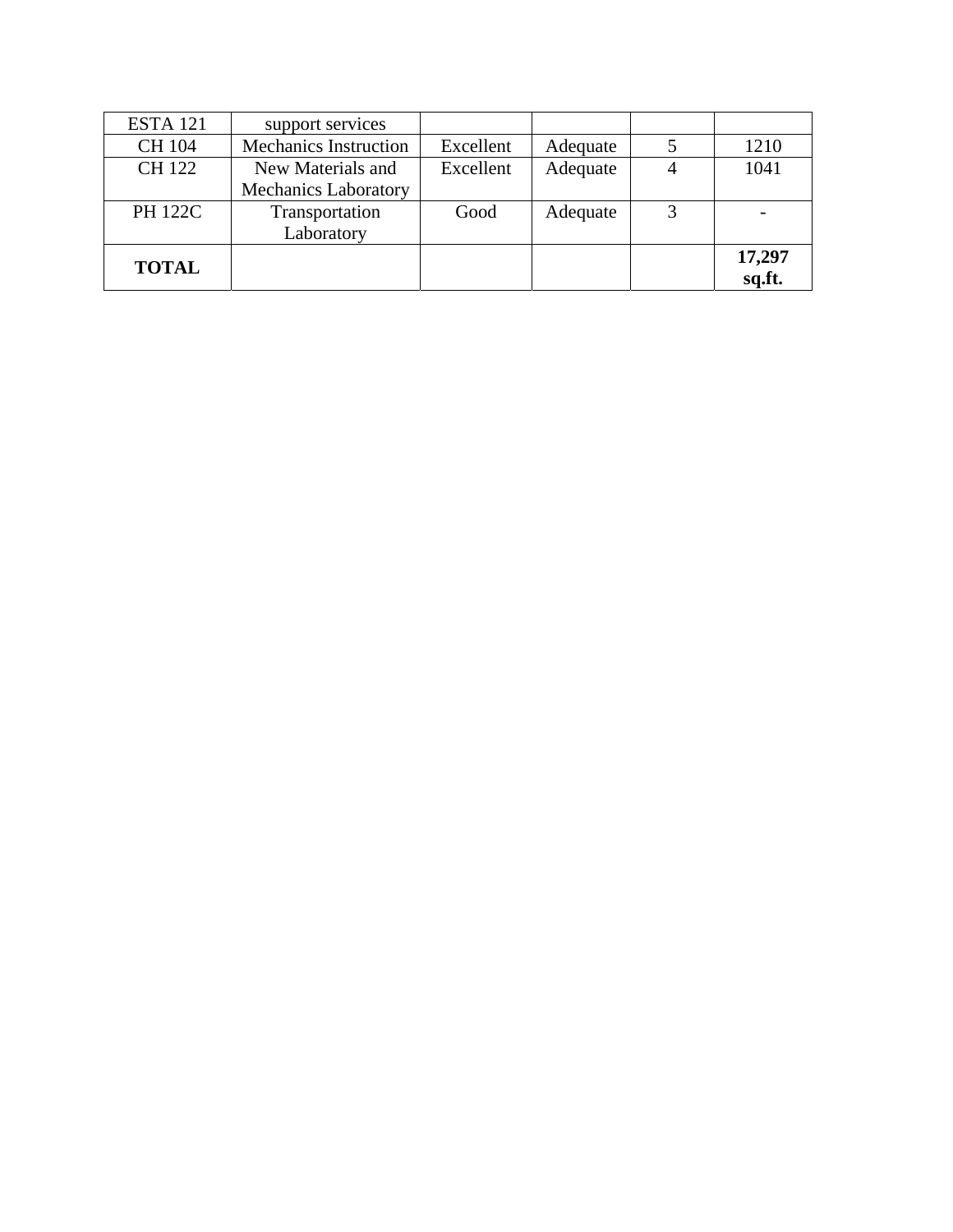| <b>Journal Name</b>                                                                                       | Area of<br>Specialization                      | <b>Type</b>               | Coverage                                                         |
|-----------------------------------------------------------------------------------------------------------|------------------------------------------------|---------------------------|------------------------------------------------------------------|
| 1 ACI Materials Journal                                                                                   | Materials/<br>Transportation                   | Journal                   | Print: 1988-present                                              |
| 2 Advanced Materials and Processes                                                                        | Engineering<br>Mechanics                       | Journal                   | Print: 1986-present<br>Online: 1994-present                      |
| 3 Applied Mechanics Review                                                                                | Engineering<br>Mechanics                       | Journal                   | Microfilm: 1948-1963<br>Print: 1964-1999<br>Online: 2000-present |
| 4 Architectural Record                                                                                    | Structural<br>Engineering                      | Journal                   | Microcard: 1891-1902<br>Print: 1948-2003<br>Online: 1992-present |
| 5 Building and Environment                                                                                | Inter-disciplinary                             | Journal<br>(Discontinued) | Print: 1976-2008                                                 |
| 6 Civil Engineering                                                                                       | Inter-disciplinary                             | Journal                   | Print: 1930-present                                              |
| 7 Civil Engineering Practice (Journal Inter-disciplinary<br>of Boston Society of Civil<br>Engineers/ASCE) |                                                | Journal                   | Print: 1987-2008                                                 |
| 8 Computer Applications in<br><b>Engineering Education</b>                                                | Inter-disciplinary                             | Journal                   | Print: 1992-1996<br>Online: 1996-present                         |
| 9 Computers and Fluids                                                                                    | Water/Inter-<br>disciplinary                   | Journal                   | Print: 1973-2008<br>Online: - present                            |
| 10 Computers in Education Journal                                                                         | Inter-disciplinary                             | Journal                   | Print: 1991-present                                              |
| 11 Concrete                                                                                               | Structural<br>Engineering/<br><b>Materials</b> | Journal                   | Print: 1968-2008                                                 |
| 12 Concrete International (Design and<br>Construction)                                                    | Structural<br>Engineering/<br><b>Materials</b> | Journal                   | Print: 2000-present                                              |
| 13 Engineering and Technology                                                                             | Environment/Water Journal                      |                           | Print: 2006-present                                              |
| 14 Environmental Engineering<br>Science                                                                   | Environment/Water Journal                      |                           | Online: 1984-present                                             |
| 15 Environmental Progress                                                                                 | Environment/Water Journal                      |                           | Print: 1982-1998<br>Online: 2009-present                         |

## **Table 4- List of scholarly journals relevant to Civil Engineering that are subscribed by the TTU library**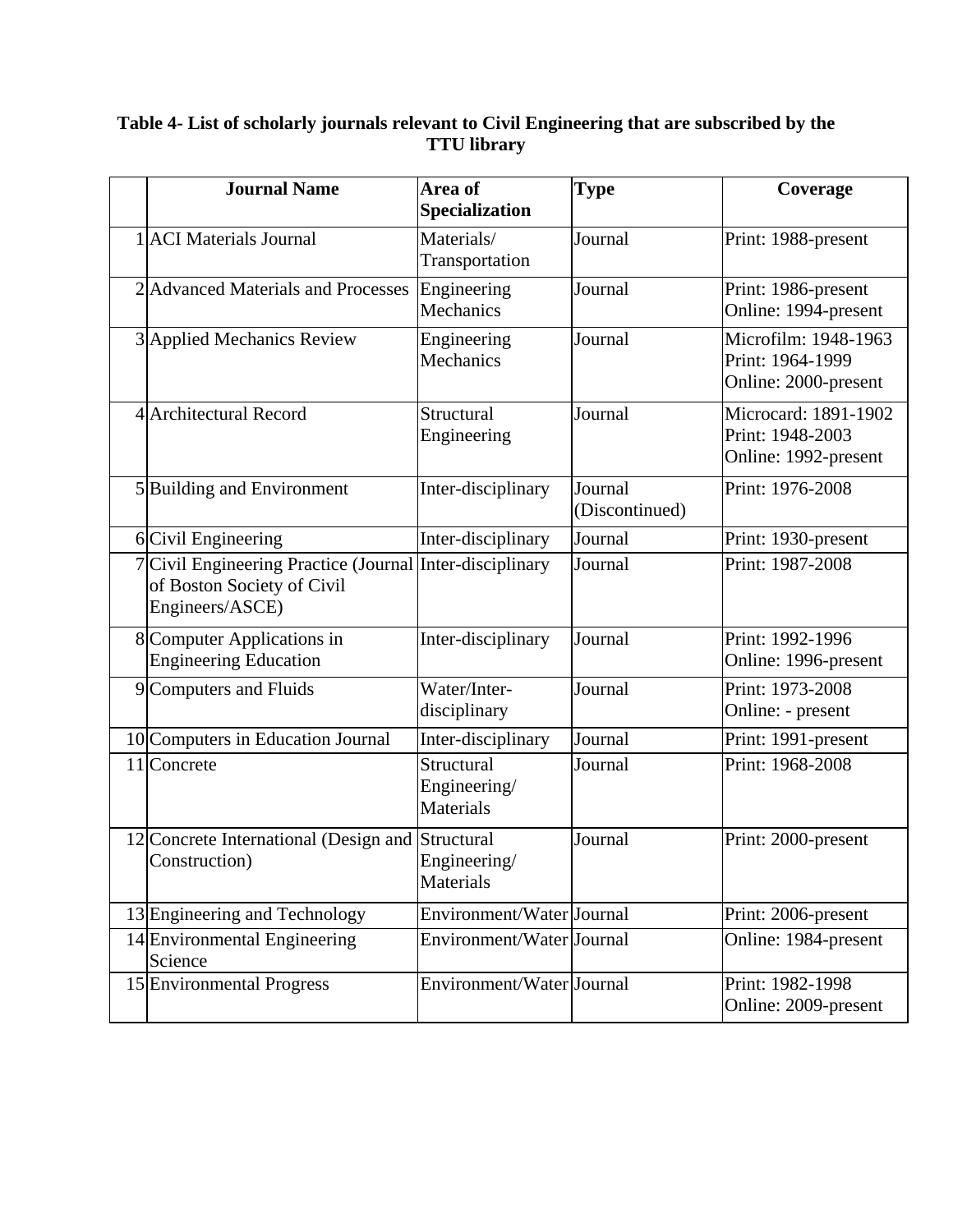| 16 Hydraulics and Pneumatics                                              | Water                                                      | Journal                   | Print: $1969-1983 +$ last<br>2 years<br>Online: 1983-present,<br>less 2 years  |
|---------------------------------------------------------------------------|------------------------------------------------------------|---------------------------|--------------------------------------------------------------------------------|
| 17 IMA Journal of Numerical<br>Analysis                                   | Inter-disciplinary                                         | Journal                   | Print: 1982-2008<br>Online: 1999-2006                                          |
| 18 International Journal of Numerical<br>Methods in Engineering           | Inter-disciplinary                                         | Journal                   | Online: 1996-present                                                           |
| 19 International Journal of<br><b>Engineering Education</b>               | Inter-disciplinary                                         | Journal                   | Print: 1992-1996<br>Online: 1994-present                                       |
| 20 International Journal of<br><b>Engineering Science</b>                 | Inter-disciplinary                                         | Journal                   | Print: 1963-2001<br>Online: 2002-present                                       |
| 21 Journal of the American Water<br><b>Works Association</b>              | Water/Environment Journal                                  |                           | Print: 1914-1947<br>Online: 1997-present                                       |
| 22 Journal of Applied Mathematics<br>and Mechanics                        | Engineering<br>Mechanics                                   | Journal                   | Print: 1958-2001<br>Online: 1998-present                                       |
| 23 Journal of Applied Mechanics                                           | Engineering<br>Mechanics                                   | Journal                   | Print: 1935-1949; 1959-<br>1999<br>Microfilm: 1951-1960<br>Online 1970-present |
| 24 Journal of Computational and Non-Inter-disciplinary<br>linear Dynamics |                                                            | Journal                   | Online: 2006-present                                                           |
| 25 Journal of Environmental Systems                                       | Environment/Water Journal                                  |                           | Print: 1972-present<br>Online: 2002-2006                                       |
| 26 Journal of Irrigation and Drainage<br>(ASEE)                           | Water/Environment Journal                                  |                           | Online: 1983-present                                                           |
| 27 Journal of Materials in Civil<br>Engineering                           | Materials/<br>Transportation/<br>Structural<br>Engineering | Journal                   | Online: 1989-present                                                           |
| 28 Journal of Materials Education                                         | Materials/<br>Transportation                               | Journal                   | Print: 1984-present                                                            |
| 29 Journal of Sound and Vibration                                         | Engineering<br>Mechanics                                   | Journal                   | Print: 1964-1997<br>Online: 2002-present                                       |
| 30 Journal of Air and Waste<br><b>Management Association</b>              | Environment/<br>Water                                      | Journal<br>(Discontinued) | Print: 1955-1989                                                               |
| 31 Journal of the American Water<br><b>Resources Association</b>          | Water/<br>Environment                                      | Journal                   | Online: 1997-present                                                           |
| 32 Journal of the IEST                                                    | Inter-disciplinary                                         | Journal                   | $\overline{\mathcal{L}}$                                                       |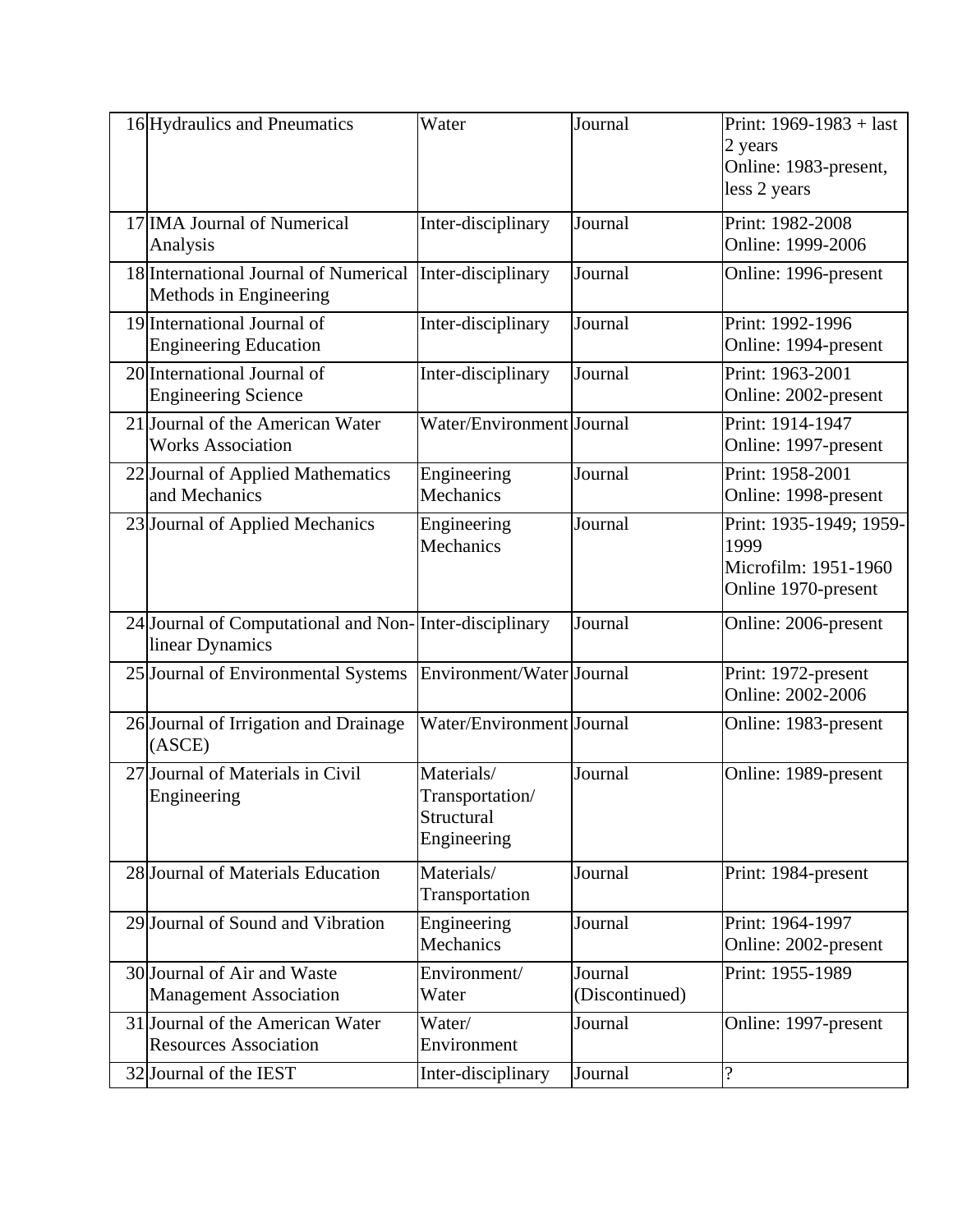| 33 Magazine of Concrete Research                   | Structural<br>Engineering<br>/Materials        | Journal                   | Print: 1966-2009<br>Online: 1976-present                                      |
|----------------------------------------------------|------------------------------------------------|---------------------------|-------------------------------------------------------------------------------|
| 34 Materials Characterization                      | Engineering<br>Mechanics/<br><b>Materials</b>  | Journal                   | Print: 1990-2001<br>Online: 2002-present                                      |
| 35 Materials Evaluation                            | Materials/<br>Transportation                   | Journal                   | Print: 1964-present                                                           |
| 36 Metallurgical and Materials<br>Transactions     | <b>Materials</b>                               | Journal                   | Print: 1964-1996<br>Online: 1997-present                                      |
| 37 Modern Steel Construction                       | Structural<br>Engineering                      | Journal                   | Print: $1988-2002 +$ last<br>2 years<br>Online: 2003-present,<br>less 2 years |
| 38 Natural Hazards Review                          | Environment/Water Journal                      |                           | Online: 2000-present                                                          |
| 39 PCI Journal (Prestressed Concrete<br>Institute) | Structural<br>Engineering/<br><b>Materials</b> | Journal                   | Print: 1964-present                                                           |
| 40 Public Works (New York)                         | Environment                                    | Journal                   | Microfilm: 1896-1968<br>Print: 1968-1991<br>Online: 1992-present              |
| 41 Soils and Foundation                            | Materials/<br>Geotechnical                     | Journal                   | Print: 1969-present                                                           |
| 42 Structural Engineer                             | Structural<br>Engineering                      | Journal                   | Print: 1965-present                                                           |
| 43 Tennessee Environmental Law<br>Letter           | Environment                                    | Journal<br>(Discontinued) | Print: 1992-2009                                                              |
| 44 Transportation Journal                          | Transportation                                 | Journal                   | Print: 1968-1992<br>Online: 1992-present                                      |
| 45 Transportation Science                          | Transportation                                 | Journal                   | Print: 1984-1997<br>Online: 1998-present                                      |
| 46 Water and Environment Journal                   | Water/<br>Environment                          | Journal                   | Print: 2001-2002<br>Online: 1997-present                                      |
| 47 Water Environment Research                      | Environment/<br>Water                          | Journal                   | Print: 1992-1996 + last<br>2 years<br>CD-ROM: 2000-2009                       |
| 48 Water Resources Research (AGU)                  | Water/Environment Journal                      |                           | Print: 1965-present<br>Online: 2010-present,<br>less 1 year                   |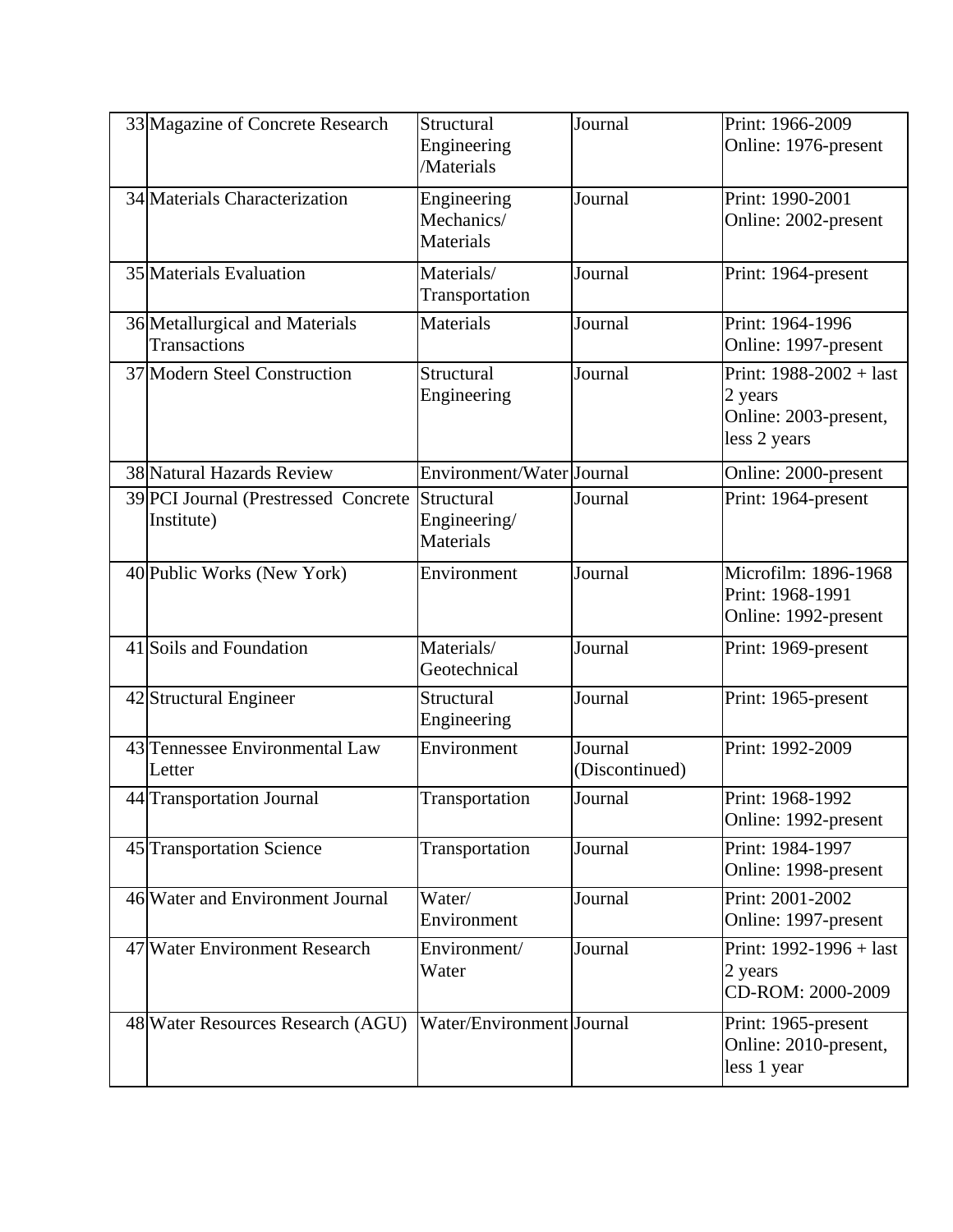| 49 ASCE Journal of Hydrologic<br>Engineering                      | Water                                         | Journal                | Online: 1996-present |
|-------------------------------------------------------------------|-----------------------------------------------|------------------------|----------------------|
| 50 ASCE Journal of Bridge<br>Engineering                          | Structural<br>Engineering                     | Journal                | Online: 1996-present |
| 51 ASCE Journal of Composites for<br>Construction                 | Engineering<br>Mechanics/<br><b>Materials</b> | Journal                | Online: 1997-present |
| 52 ASCE Journal of Geotechnical &<br>Geoenvironmental Engineering | Geotechnical/<br>Materials                    | Journal                | Online: 1997-present |
| 53 ASCE Journal of Materials in Civil Materials<br>Engineering    |                                               | Journal                | Online: 1989-present |
| 54 ASCE Journal of Performance of Constructed Facilities          |                                               |                        | Online: 1987-present |
| 55 ASCE Journal of Computing in<br>Civil Engineering              | Inter-disciplinary                            | Journal                | Online: 1987-present |
| 56 ASCE Journal of Structural<br>Engineering                      | Structural<br>Engineering/<br>Mechanics       | Journal                | Online: 1983-present |
| 57 ASCE Journal of Surveying<br>Engineering                       | Surveying                                     | Journal                | Online: 1983-present |
| 58 ASCE Journal of Waterway, Port<br>and Coastal Engineering      | Water/<br>Environmental                       | Journal                | Online: 1983-present |
| 59 ASCE Journal of Engineering<br>Mechanics                       | Engineering<br>Mechanics                      | Journal                | Online: 1983-present |
| 60 ASCE Journal of Environmental<br>Engineering                   | Environmental/<br>Water                       | Journal                | Online: 1983-present |
| 61 ASCE Journal of Water Resources<br>Planning and Management     | Water/<br>Environment                         | Journal                | Online: 1983-present |
| 62 Journal of Transportation<br>Engineering                       | Transportation/<br>Traffic                    | Journal                | Online: 1983-present |
| 63 ASCE Journal of Urban Planning<br>and Development              | Transportation                                | Journal                | Online: 1983-present |
| 64 Academic OneFile                                               | Inter-disciplinary                            | Electronic<br>Database |                      |
| 65 ASCE Online                                                    | Inter-disciplinary                            | Electronic<br>Database |                      |
| 66 Blackwell Synergy                                              | Inter-disciplinary                            | Electronic<br>Database |                      |
| 67 Computer Database                                              | Inter-disciplinary                            | Electronic<br>Database |                      |
| 68 EBSCOhost Electronic Journals                                  | Inter-disciplinary                            | Electronic             |                      |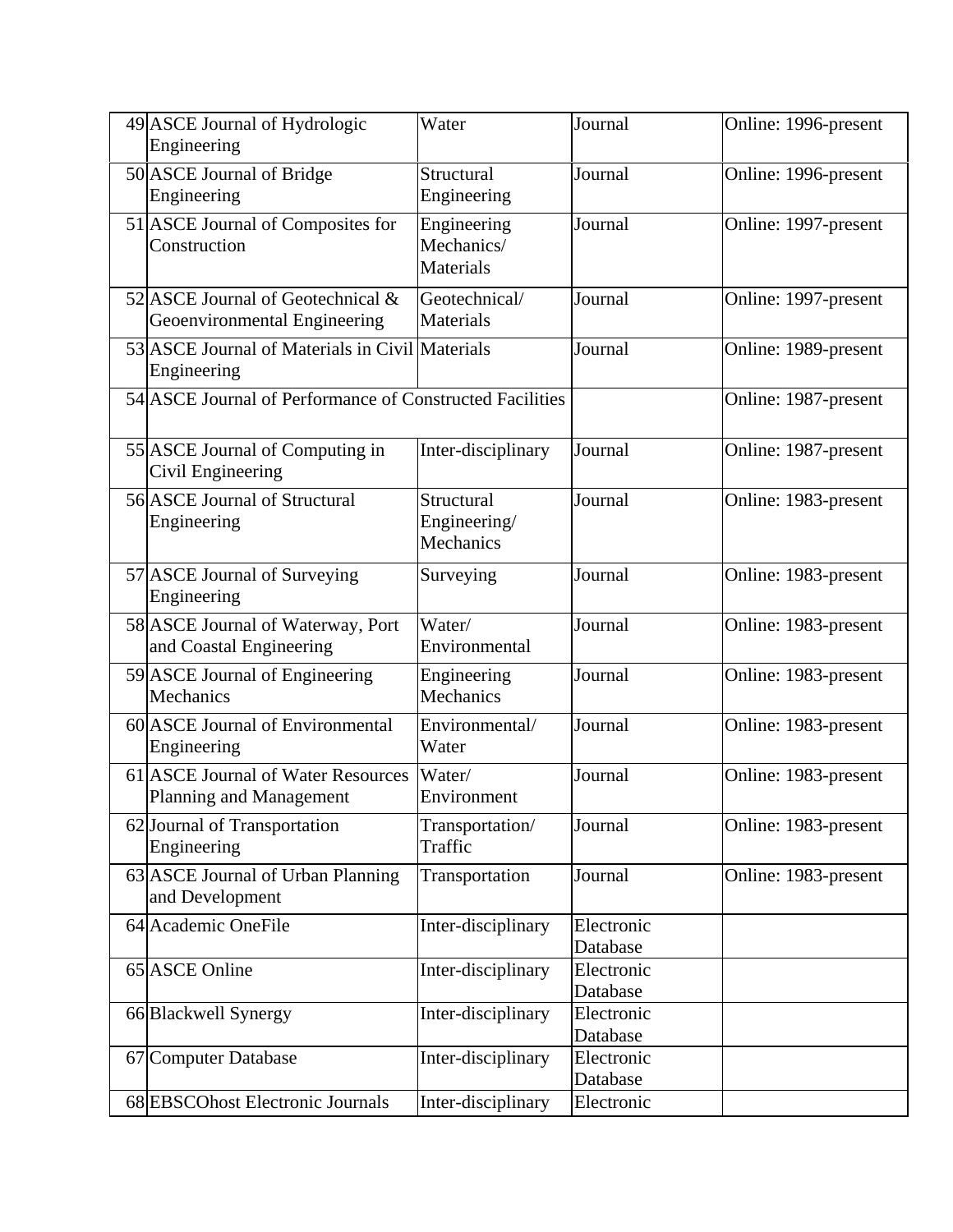|                                      |                    | Database   |  |
|--------------------------------------|--------------------|------------|--|
| 69 Energy Citations Database         | Inter-disciplinary | Electronic |  |
|                                      |                    | Database   |  |
| <b>Engineering Village Cempendex</b> | Inter-disciplinary | Electronic |  |
|                                      |                    | Database   |  |
| 70 Environment Index                 | Inter-disciplinary | Electronic |  |
|                                      |                    | Database   |  |
| 71 Expanded Academic                 | Inter-disciplinary | Electronic |  |
|                                      |                    | Database   |  |
| <b>Information Bridge: DOE</b>       | Inter-disciplinary | Electronic |  |
| Scientific & Technical Information   |                    | Database   |  |
| $72$ J-Stage                         | Inter-disciplinary | Electronic |  |
|                                      |                    | Database   |  |
| 73 Sage Publications                 | Inter-disciplinary | Electronic |  |
|                                      |                    | Database   |  |
| 74 Scitation                         | Inter-disciplinary | Electronic |  |
|                                      |                    | Database   |  |
| 75 SpringerLink                      | Inter-disciplinary | Electronic |  |
|                                      |                    | Database   |  |
| 76 TRID (Transportation Research     | Inter-disciplinary | Electronic |  |
| Board)                               |                    | Database   |  |
| 77 Wiley Online Library              | Inter-disciplinary | Electronic |  |
|                                      |                    | Database   |  |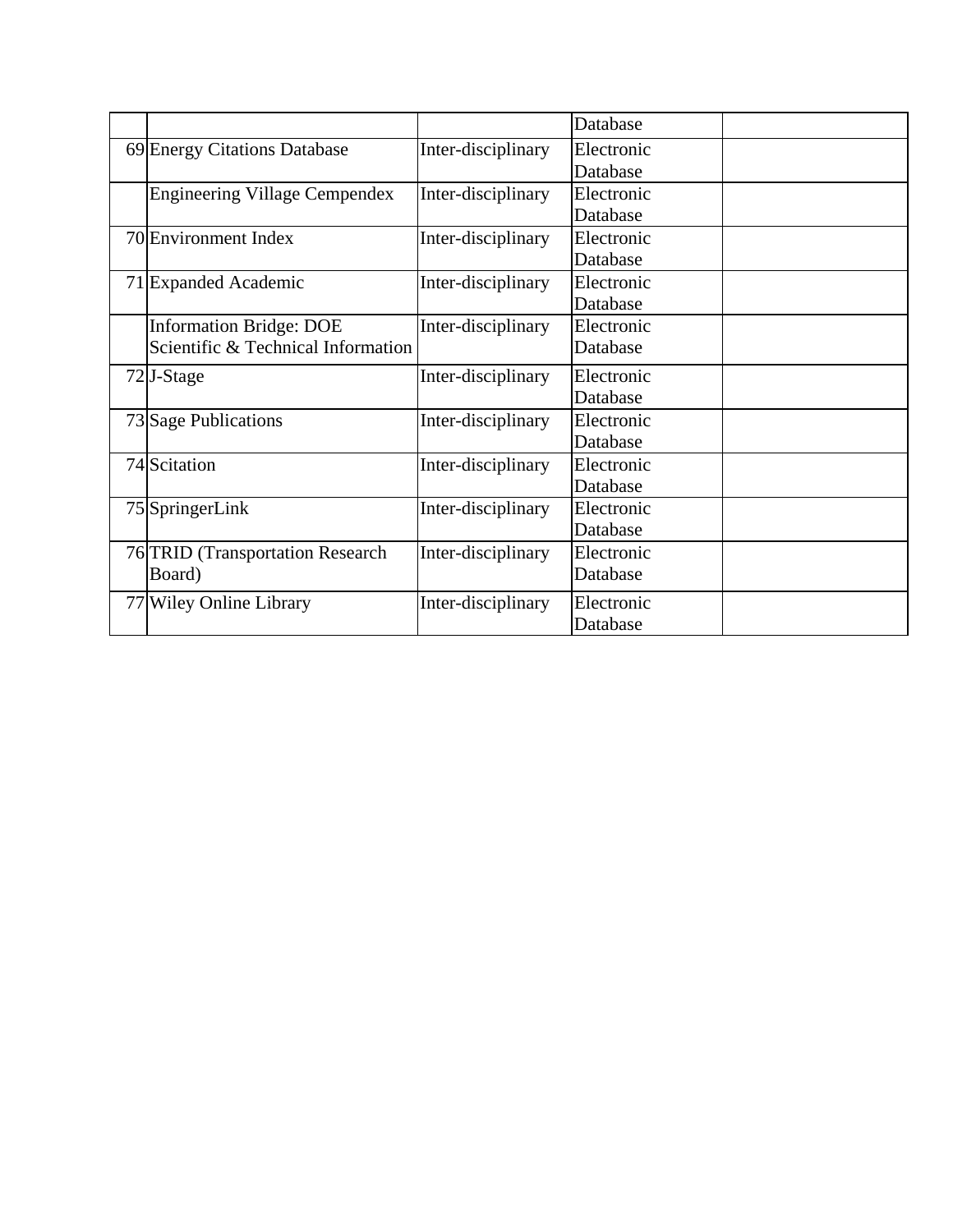| <b>Faculty</b><br><b>Name</b> | <b>Project Title</b>                                                                                                                                                                                                                          | <b>Sponsor</b>          |
|-------------------------------|-----------------------------------------------------------------------------------------------------------------------------------------------------------------------------------------------------------------------------------------------|-------------------------|
| Sharon<br>Huo                 | "Simplified Live Load Distribution Factor Equations for<br>Tennessee Bridge Design"; Amount: USD \$65,000; June 2009;<br>PI                                                                                                                   | <b>TDOT</b>             |
| L K Crouch                    | "Optimum Air Content Range (Plastic and Hardened) for TDOT<br>Class D Portland Cement Concrete (PCC)", Amount: USD<br>\$130,000; June 2009; PI                                                                                                | <b>TDOT</b>             |
|                               | "Higher Volume Fly Ash PCC for Sustainability and<br>Performance"; Amount: USD\$ 130,000; June 2010; PI                                                                                                                                       | <b>TDOT</b>             |
| Faisal<br>Hossain             | "Modeling the hydrologically-relevant features of uncertainty of<br>NASA's high resolution precipitation products for advancing<br>applications<br>over ungauged regions";<br>global<br>Amount:<br>USD\$82,800; May, 2008, PI.                | <b>NASA</b>             |
|                               | "Advancing the Hydrologic potential of NASA's TRMM-based<br>Satellite Rainfall Estimation System for Global Flood<br>Monitoring in Anticipation of GPM"; Amount: USD\$ 310,000;<br>April, 2008, PI.                                           | <b>NASA</b>             |
|                               | "A Satellite-based Early Warning, Mapping and Post-Disaster<br>Visualization System for Water Resources of Low-lying Deltas<br>of the Hindu Kush-Himalayan Region"; Amount: USD<br>\$840,000, April 2012; PI                                  | <b>NASA</b>             |
|                               | "Understanding Atmospheric Rivers, Terrain and Anthropogenic<br>Land Cover Changes on Storm Modification around Large Dams<br>using Multi-sensor Satellite Data, Cloud Tracking and<br>Numerical Modeling"; Amount: USD\$82,800, May 2012; PI | <b>NASA</b>             |
|                               | "Satellite Rainfall Uncertainty Estimation Across the Globe for<br>Diverse Hydrologic Applications Using Readily Accessible<br>Geophysical Features"; Amount: USD\$ 82,800; May 2012; PI                                                      | <b>NASA</b>             |
| Daniel<br><b>Badoe</b>        | "Development of a Tennessee Travel Demand Model Users'<br>Group"; Amount: USD \$7,000, June, 2009 PI                                                                                                                                          | <b>TDOT</b>             |
|                               | Development of a Tennessee Travel Demand Model Users'<br>Group"; Amount: USD \$27,750, August, 2010.                                                                                                                                          | <b>TDOT</b>             |
| Vince<br>Neary                | Development of Morphology Relationships and the<br>Establishment of Geomorphic Reference Reaches for the<br>Nashville Basin Physiographic Province"; Amount: USD\$<br>98,808; January, 2009; PI                                               | <b>TDEC</b>             |
|                               | "Hydrodynamic and Water Quality Modeling Review II,<br>Northern Everglades, ARM Loxahatchee NWR," Amount:<br>USD\$75,000; PI                                                                                                                  | US Fish and<br>Wildlife |
| Benjamin<br>Mohr              | "Transport Kinetics of Internal Curing Water in High<br>Performance Concretes," Amount: USD \$220,767; PI                                                                                                                                     | <b>NSF</b>              |
|                               | "MRI: Acquisition of XRD Attachments for Extending X-Ray   NSF                                                                                                                                                                                |                         |

## **Table 5 - List of some major externally funded projects during 2008-2012**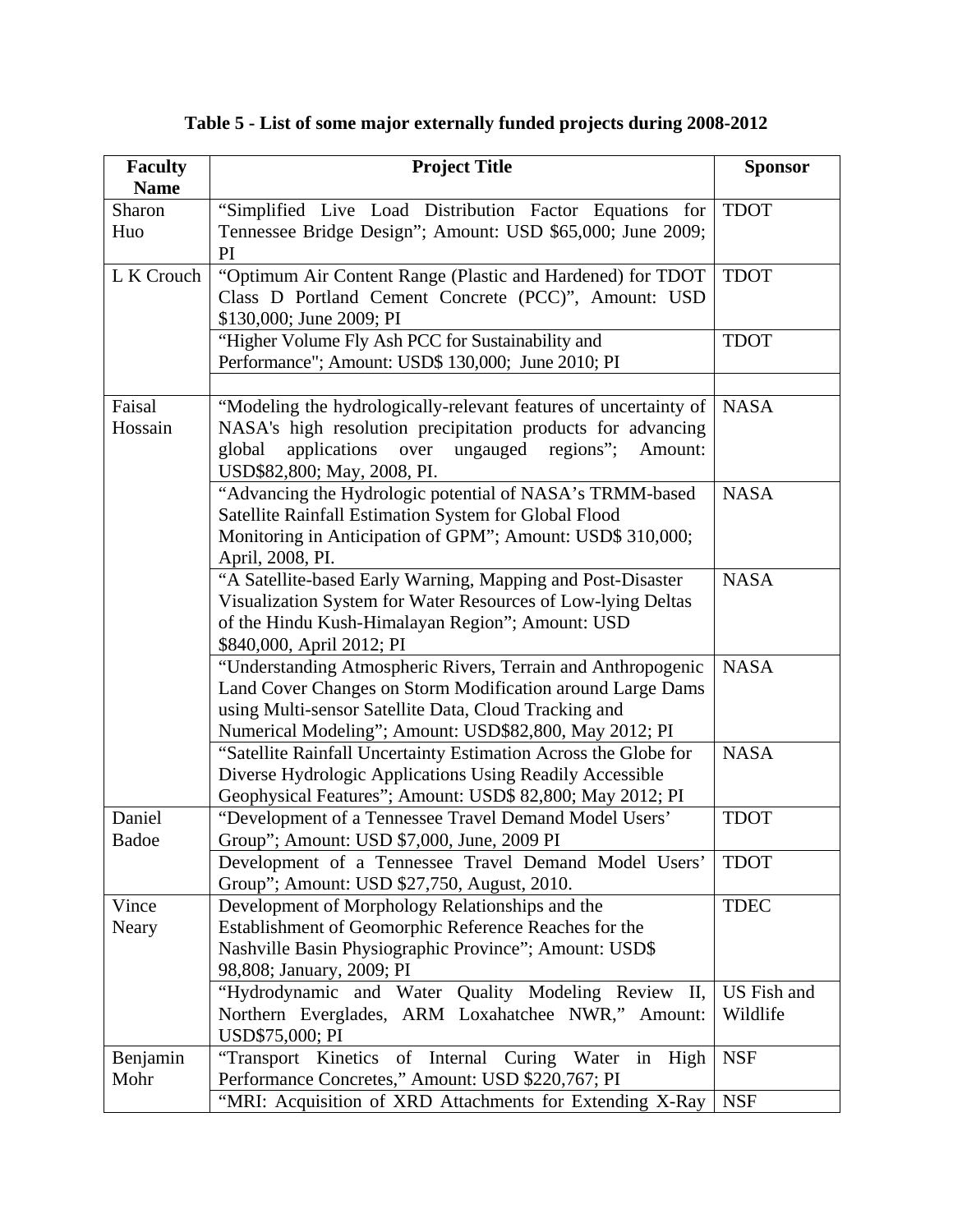|          | Laboratory Capabilities"; Amount: USD \$171,083; September      |             |
|----------|-----------------------------------------------------------------|-------------|
|          | 2009; PI                                                        |             |
|          | "Nanoscale Characterization of Expansion Due to Delayed         | <b>NSF</b>  |
|          | Ettringite Formation"; Amount: USD\$ 300,000; September         |             |
|          | 2011; PI                                                        |             |
| Steven   | "Application of Non-Traditional Interchange Treatments to       | <b>TDOT</b> |
| Click    | Improve Interchange Quality of Service and Preserve the Service |             |
|          | Life of Narrow Over- and Underpass Roadways" Amount:            |             |
|          | USD\$100,000; PI                                                |             |
|          | Field Evaluation of Traffic Signal Based Interchange            | <b>TDOT</b> |
|          | Treatments"; Amount: USD \$200,000; June 2009, PI               |             |
| Jane Liu | "Modeling of Face Sheet Wrinkling of Cylindrical Sandwich       | United      |
|          | Shells," Amount: \$24,000, April 30, 2008; PI                   | Launch      |
|          |                                                                 | Alliance    |
|          | "Biaxial Stress Testing of Rohacell"; Amount: USD\$ 15,000;     | United      |
|          | April, 2009; PI                                                 | Launch      |
|          |                                                                 | Alliance    |